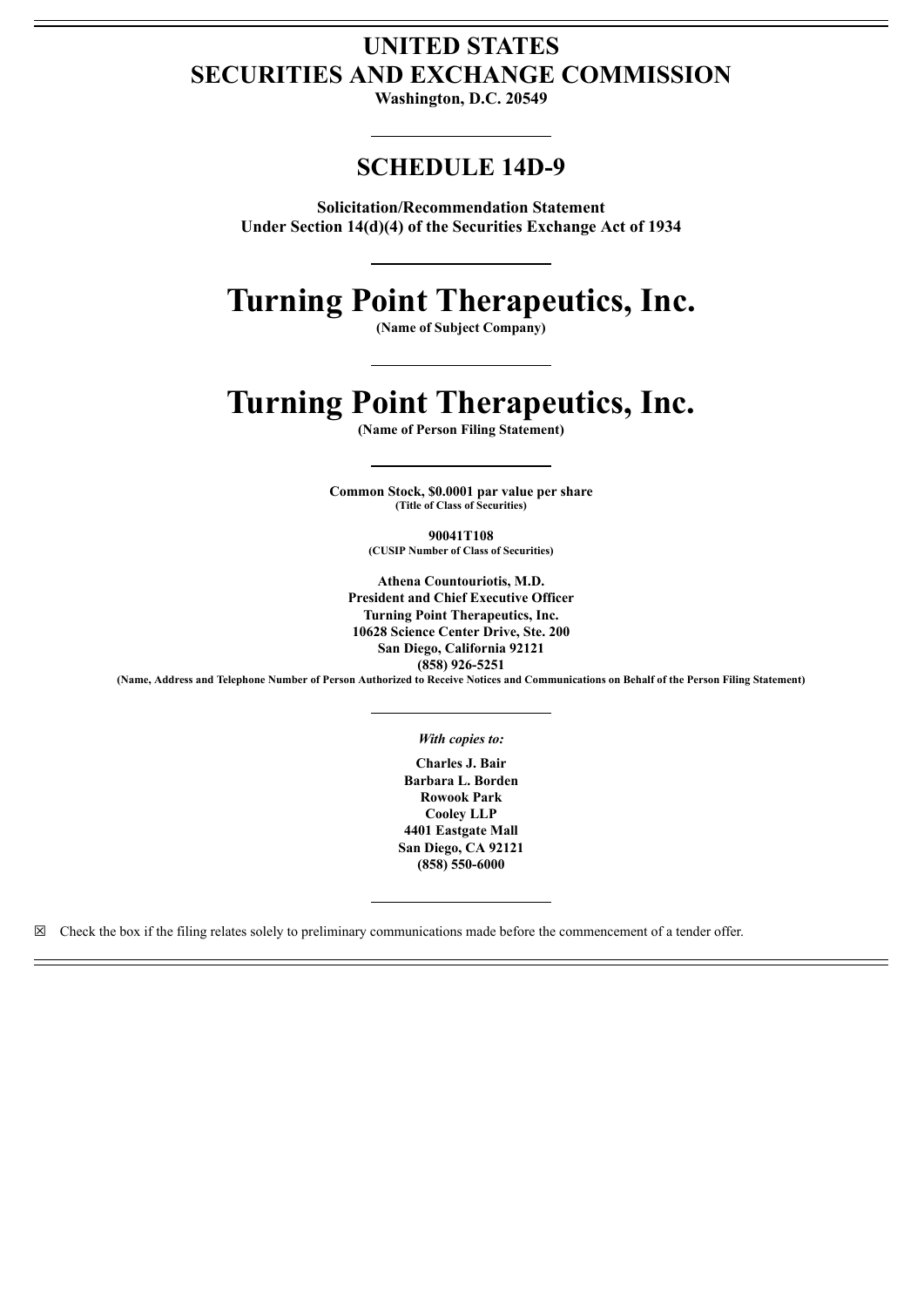This Schedule 14D-9 filing consists of certain communications relating to the proposed acquisition of Turning Point Therapeutics, Inc., a Delaware corporation (the "*Company*" or "*Turning Point*"), by Bristol-Myers Squibb Company, a Delaware corporation ("*Parent*"), pursuant to the terms and subject to the conditions of an Agreement and Plan of Merger, dated as of June 2, 2022 (the "*Merger Agreement*"), by and among the Company, Parent and Rhumba Merger Sub Inc., a Delaware corporation and a wholly owned subsidiary of Parent ("*Purchaser*"). Pursuant to the Merger Agreement, upon the terms and subject to the conditions thereof, Purchaser will commence a tender offer (the "Offer"), to acquire all of the outstanding shares of common stock of the Company, par value \$0.0001 per share (the "*Shares*"), at an offer price of \$76.00 per Share in cash, without interest and subject to any required withholding of taxes. If successful, the Offer will be followed by a merger of Purchaser with and into the Company (the "*Merger*") pursuant to Section 251(h) of the General Corporation Law of the State of Delaware, with the Company continuing as the surviving corporation in the Merger.

This Schedule 14D-9 filing consists of the following documents relating to the proposed Offer and the Merger:

- (i) Employee FAQ, first used on June 3, 2022.
- (ii) Investor FAQ, first used on June 3, 2022.
- (iii) Letter to Employees, first used on June 3, 2022.

The information set forth under Item 8.01 of the Current Report on Form 8-K filed by the Company on June 3, 2022 (including all exhibits attached thereto and incorporated therein by reference) is incorporated herein by reference.

# **Additional Information about the Tender Offer and Where to Find It**

The tender offer has not yet commenced. This communication is for information purposes only and is neither an offer to buy nor a solicitation of an offer to sell any securities of Turning Point, nor is it a substitute for the tender offer materials that Purchaser will file with the SEC upon commencement of the tender offer. The solicitation of an offer to sell and the offer to buy shares of Turning Point's common stock will only be made pursuant to a tender offer statement on Schedule TO, including an offer to purchase, a letter of transmittal and other related materials that Purchaser, a wholly owned subsidiary of Parent, intends to file with the Securities and Exchange Commission (the "*SEC*"). In addition, Turning Point will file with the SEC a Solicitation/Recommendation Statement on Schedule 14D-9 with respect to the tender offer.

#### Stockholders and investors are strongly advised to read these documents when they become available, including the

Solicitation/Recommendation Statement of Turning Point on Schedule 14D-9 and any amendments or supplements thereto, as well as any other documents relating to the tender offer and the merger that are filed with the SEC, carefully and in their entirety prior to making any decisions with respect to whether to tender their shares into the tender offer because they contain important information, including the terms and **conditions of the tender offer.**

Once filed, investors will be able to obtain the tender statement on Schedule TO, the offer to purchase, the Solicitation/Recommendation Statement of Turning Point on Schedule 14D-9 and related offer materials with respect to the tender offer and the merger, free of charge at the SEC's website at www.sec.gov or from the information agent that will be named in the tender offer materials. Investors may also obtain, at no charge, the documents filed with or furnished to the SEC by Turning Point under the "*Investors*" section of Turning Point's website at www.tptherapeutics.com.

# **Forward-Looking Statements**

Certain statements either contained in or incorporated by reference into this document, other than purely historical information, including statements relating to the acquisition of Turning Point by Parent and any statements relating to Turning Point's business and expected operating results, and the assumptions upon which those statements are based, are "forward-looking statements." These forward-looking statements generally include statements that are predictive in nature and depend upon or refer to future events or conditions, and include words such as "believes," "plans," "anticipates," "projects," "estimates," "expects," "intends," "strategy," "future," "opportunity," "may," "will," "should," "could," "potential," or similar expressions. Such forward-looking statements include those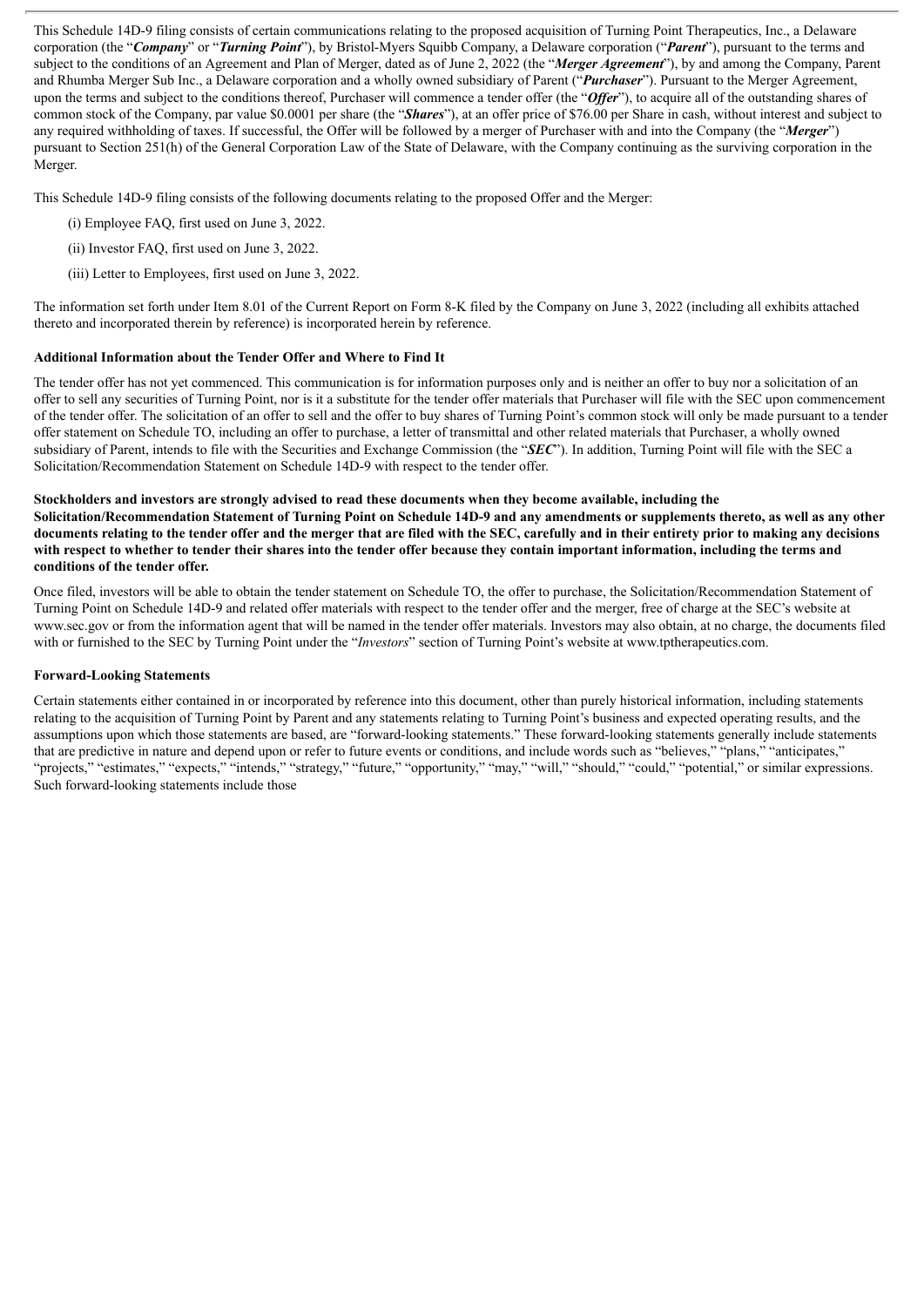relating to the ability to complete and the timing of completion of the transactions contemplated by the Merger Agreement including the parties' ability to satisfy the conditions to the consummation of the tender offer and the other conditions set forth in the Merger Agreement and the possibility of any termination of the Merger Agreement. The forward-looking statements contained in this document are based on current expectations and assumptions that are subject to risks and uncertainties which may cause actual results to differ materially from the forward-looking statements. Actual results may differ materially from current expectations because of numerous risks and uncertainties including with respect to the timing of the tender offer and the subsequent merger; the number of shares of the Company's common stock that will be tendered in the tender offer; legal proceedings that may be instituted related to the Merger Agreement; any competing offers or acquisition proposals; the possibility that various conditions to the consummation of the offer or the merger may not be satisfied or waived, including that a governmental entity may prohibit, delay or refuse to grant approval for the consummation of the offer or the merger; and the effects of disruption from the transactions of Turning Point's business and the fact that the announcement and pendency of the transactions may make it more difficult to establish or maintain relationships with employees and business partners. The risks and uncertainties may be amplified by the COVID-19 pandemic, which has caused significant economic uncertainty. The extent to which the COVID-19 pandemic impacts Turning Point's businesses, operations, and financial results, including the duration and magnitude of such effects, will depend on numerous factors, which are unpredictable, including, but not limited to, the duration and spread of the outbreak, its severity, the actions to contain the virus or treat its impact, and how quickly and to what extent normal economic and operating conditions can resume. The foregoing factors should be read in conjunction with the risks and cautionary statements discussed or identified in Turning Point's public filings with the SEC from time to time, including Turning Point's most recent Annual Report on Form 10-K for the year ended December 31, 2021 and Quarterly Reports on Form 10-Q. Turning Point's stockholders and investors are cautioned not to unduly rely on these forward-looking statements. The forward-looking statements speak only as of the date hereof and, other than as required by applicable law, Turning Point expressly disclaims any intent or obligation to update or revise publicly these forward-looking information or statements**.**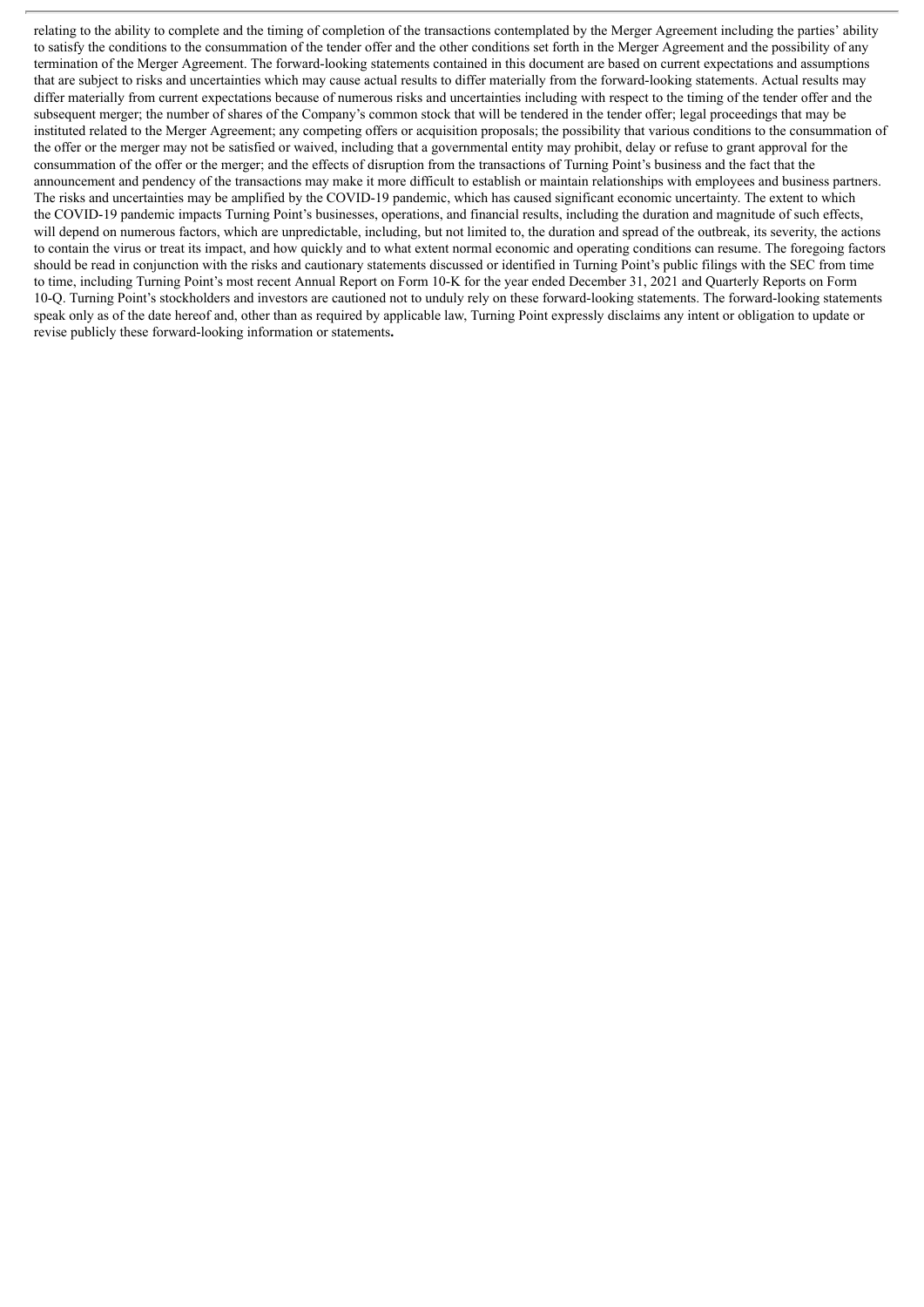# **Exhibit Index**

| Exhibit<br><b>Number</b> | Description                                      |
|--------------------------|--------------------------------------------------|
| 99.1                     | Employee FAQ, first used on June 3, 2022.        |
| 99.2                     | Investor FAO, first used on June 3, 2022.        |
| 99.3                     | Letter to Employees, first used on June 3, 2022. |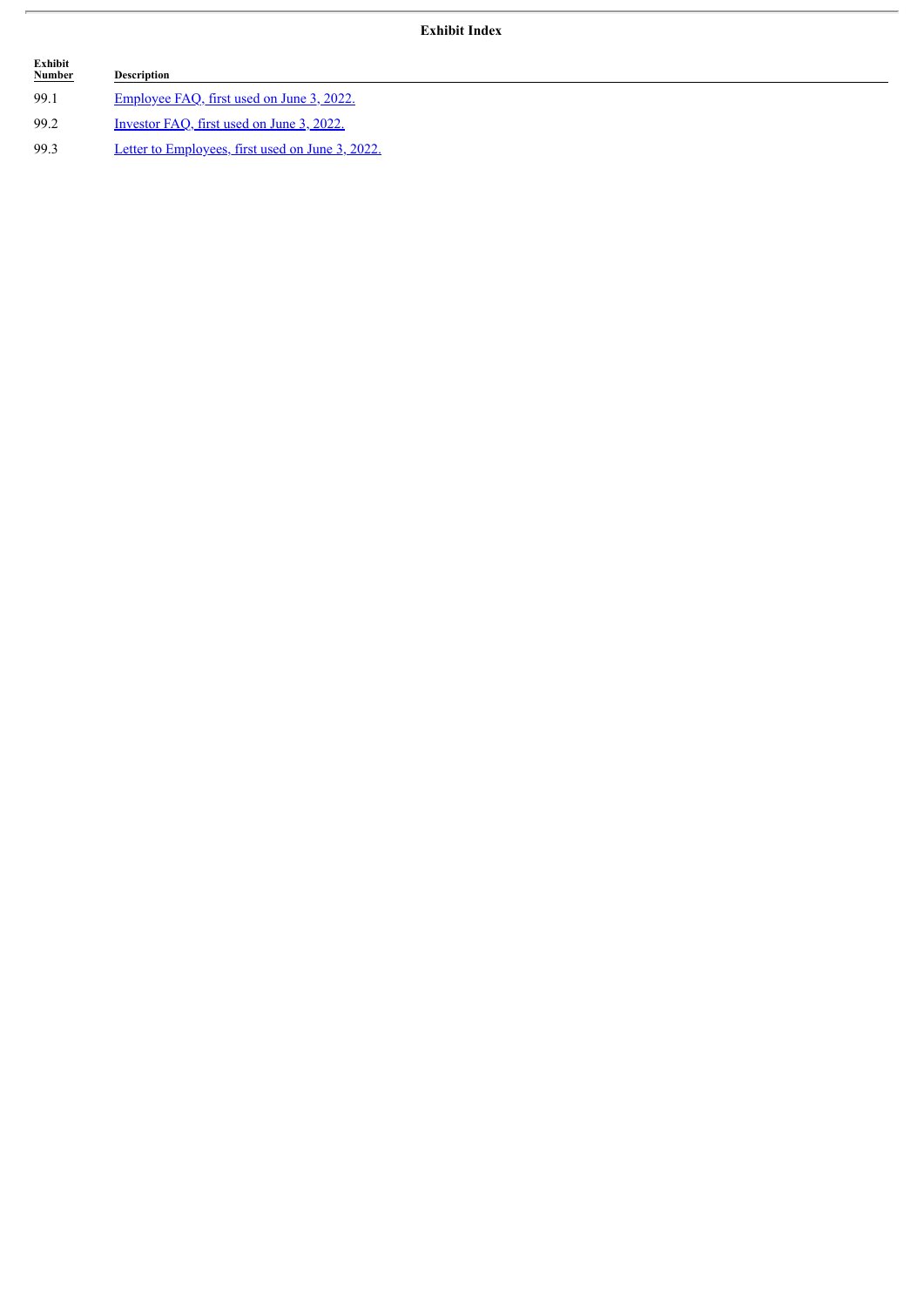# *Turning Point Therapeutics—Employee Questions and Answers*

# <span id="page-4-0"></span>**1. What was announced regarding the Company and Bristol Myers Squibb?**

Turning Point Therapeutics (the "Company" or "Turning Point Therapeutics") and Bristol Myers Squibb ("Bristol Myers Squibb") have entered into a definitive merger agreement for Bristol Myers Squibb to acquire the Company at a price of \$76.00 per share in a cash transaction.

Under the terms of the merger agreement, Bristol Myers Squibb will commence a tender offer (the "Tender Offer") no later than June 20, 2022, to acquire all outstanding shares of the Company's common stock.

# **2. What is a Tender Offer?**

A description of the Tender Offer can be found below, under "*Additional Information about the Tender Of er and Where to Find It*".

# **3. What does this agreement mean for the Company? Why does this transaction make sense strategically?**

Turning Point Therapeutics will become a wholly owned subsidiary of Bristol Myers Squibb after the deal closes. Nothing will change between the signing and closing, as Bristol Myers Squibb and the Company remain separate, independent companies. Antitrust laws require Bristol Myers Squibb and Turning Point Therapeutics to remain separate, and not to prematurely integrate or engage in certain joint activities until the transaction has received the requisite regulatory approvals and the closing has occurred. We do not anticipate any changes to the Company's organizational structure prior to closing.

The Company's focus remains on, and our vision continues to be, the design, development and commercialization of precision therapies to address key limitations of existing cancer therapies. Bristol Myers Squibb is a global leader in oncology, with a long and successful track record in bringing new therapies to market and the financial resources to help develop our pipeline of drug candidates.

# **4. When is the transaction expected to close? Is there anything that could stop it?**

The transaction is expected to close in the third quarter of 2022, subject to regulatory approvals and the satisfaction or waiver of other customary closing conditions. The proposed transaction can only happen upon the satisfaction of the "minimum tender" condition of a tender of a majority of outstanding Turning Point Therapeutics shares on a fully diluted basis.

# **5. How will the transaction with Bristol Myers Squibb affect the employees of the Company?**

The Company and Bristol Myers Squibb will continue to operate as separate, independent entities prior to the closing of the proposed transaction, and until that time it is business as usual for both companies. You will maintain your current reporting structure and, except as indicated below, your compensation and job responsibilities will remain unchanged prior to the closing of the transaction.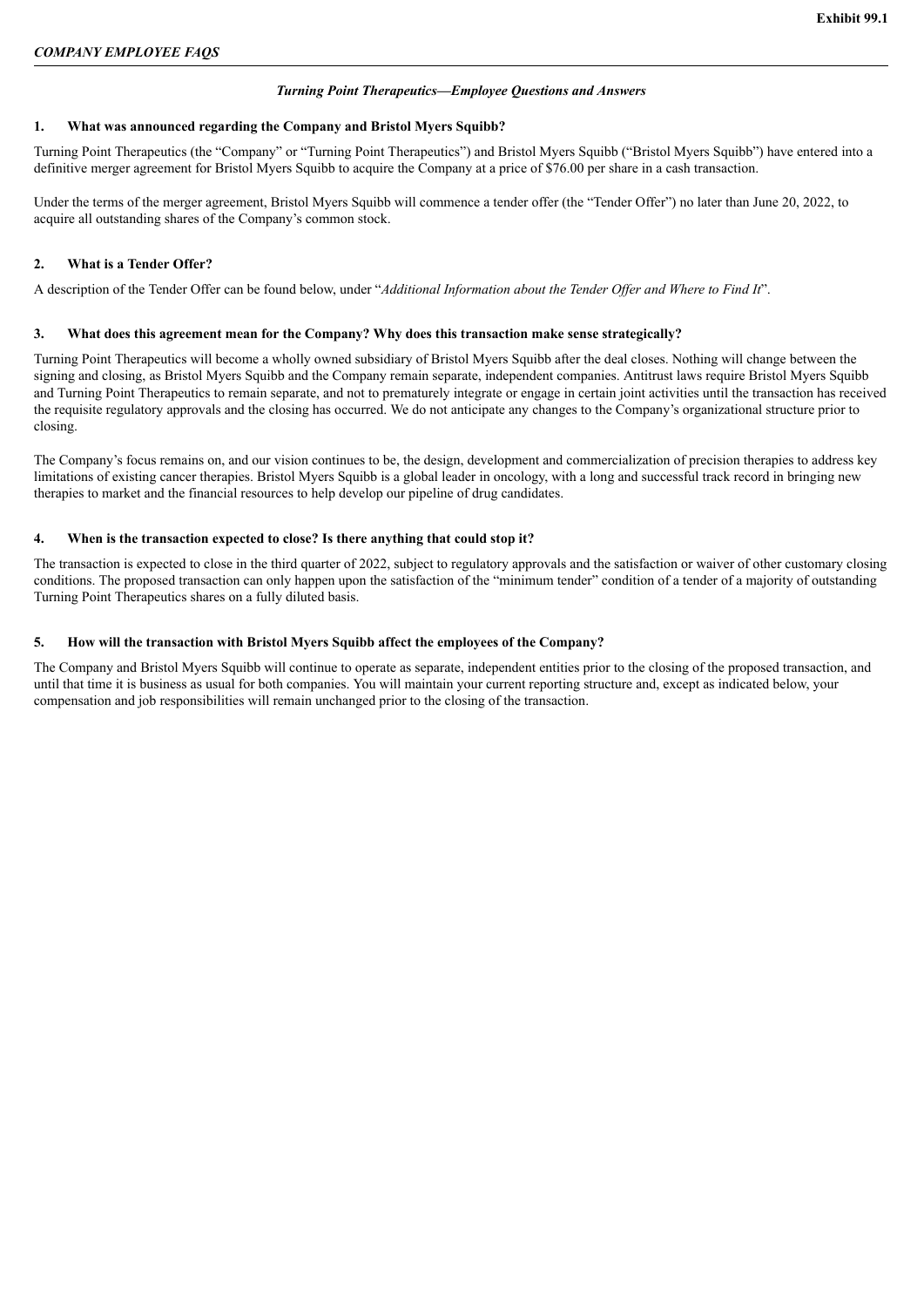As with any combination involving two companies, there is the possibility of overlaps in existing job functions that may result in some changes in duties and workforce reductions. We will communicate new information when it becomes available, and we will provide answers to questions as soon as possible once decisions are made.

# **6. I have vested and unvested stock options. What happens to my stock options now?**

At the closing of the transaction, your outstanding and unexercised stock options, whether vested or unvested, will be accelerated and become fully vested and be cancelled and converted into the right to receive a cash payment through the Company's payroll equal to the excess of \$76.00 over the per share exercise price of such stock option times the number of shares subject to such stock option, less any applicable taxes or other withholdings required by law. If the per share exercise price of such stock option exceeds \$76.00, your stock options will be cancelled for no consideration. After cancellation, your stock options will cease to exist.

# 7. I have unvested restricted stock unit awards. What happens to these awards if they have not fully vested by the closing?

At the closing of the transaction, any restricted stock unit award ("RSU") will be cancelled and converted into the right to receive a cash payment through the Company's payroll equal to \$76.00 times the number of shares issuable in settlement of such RSU, without regard to vesting and less any applicable taxes or other withholdings required by law. After such cancellation, your RSU will cease to exist.

# **8. I have unvested performance stock unit awards. What happens to these awards at closing?**

At the closing of the transaction, any performance stock unit award ("PSU") will be cancelled and converted into the right to receive a cash payment through the Company's payroll less any applicable taxes or other withholdings required by law. For PSUs granted in 2021 or January 2022, such cash payment will be equal to \$76.00 times 50% of the number of shares issuable in settlement of such PSU, without regard to vesting and with all performance goals deemed achieved. For PSUs granted in February 2022, such cash payment will be equal to \$76.00 times 100% of the number of shares issuable in settlement of such PSU, without regard to vesting and with all performance goals deemed achieved. After such cancellation, your PSUs will cease to exist.

# **9. What does this mean for my ESPP Shares?**

Other than the offering period currently outstanding under the ESPP, no new ESPP offering will be authorized or commenced, including the offering period scheduled to commence on June 11, 2022. The Company's 2019 Employee Stock Purchase Plan will terminate upon the closing of the transaction.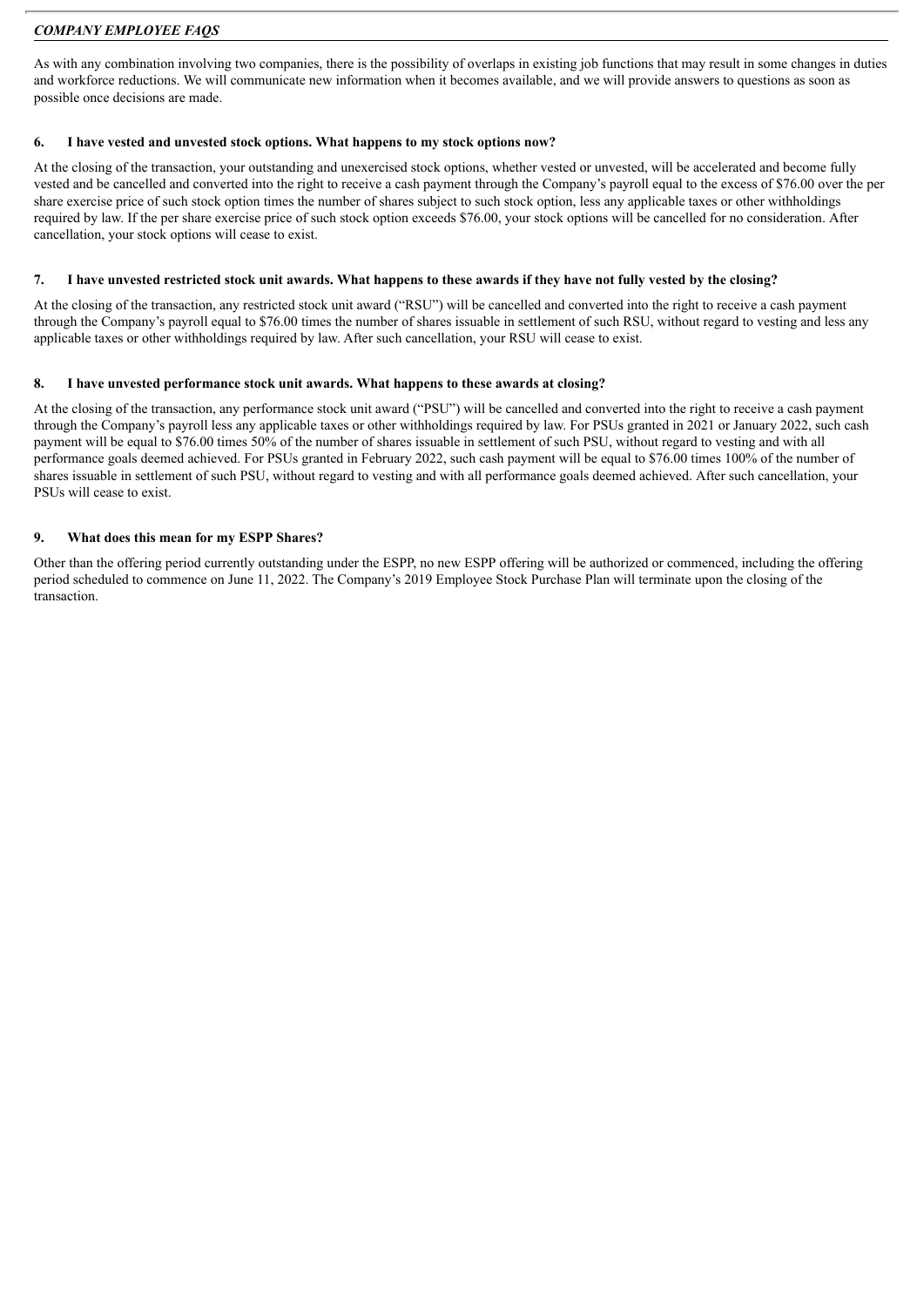#### **10. What happens if I voluntarily resign prior to the closing of the transaction?**

If you voluntarily terminate your employment at any time prior to the closing of the transaction, you will not be entitled to any benefits with respect to unvested awards and your unvested equity awards will terminate. Your vested stock options will remain exercisable for such period of time as may be set forth in your stock option documentation and will remain eligible to be paid out in connection with the transaction if they have not terminated prior to the closing of the transaction.

#### **11. What happens if I exercise my currently vested stock options before the transaction closes?**

You may exercise your vested stock options in accordance with our normal procedures for exercising options. Please note that the trading window remains closed at this time. You will receive an updated notice if we are able to open the trading window before the transaction closes.

#### Every situation is unique, and you should consult with your personal tax and financial advisors with respect to any decision you may make with *respect to your awards, and the tax consequences relating to your awards.*

#### **12. What happens to the Company shares that I own?**

The Tender Offer has not yet commenced. At the time the Tender Offer is commenced, you will be provided with an opportunity to tender your shares in exchange for \$76.00 per share, in cash and without interest. Please see below under "Additional Information about the Tender Offer and Where to Find *It*" for important information with respect to the Tender Offer.

#### 13. Is there anything I need to do now in preparation for the close of the transaction related to my equity awards or any shares I own? Do I **need to register them anywhere?**

Details concerning proceeds and receiving your transaction consideration will be provided in the tender offer documents to be filed by Bristol Myers Squibb and the Company in their respective public filings regarding the transaction, which will be filed in the coming weeks.

#### 14. Will there be any changes to employee salaries, compensation or benefits as a result of the transaction?

Employee salaries, compensation and benefits are expected to remain unchanged through the closing of the transaction. When two companies come together, there are always similarities and differences, particularly with benefits plans, corporate policies and compensation practices. Any further information will be forthcoming as part of the transition plan.

#### 15. How will we manage current programs and perform operational duties? Do I need to keep coming into the office?

Until the close of the transaction, our operational plan and return to office plan remain unchanged. As always, continue to discuss with your manager and Turning Point Therapeutics legal any need to sign contracts or purchase orders committing funds or external resources.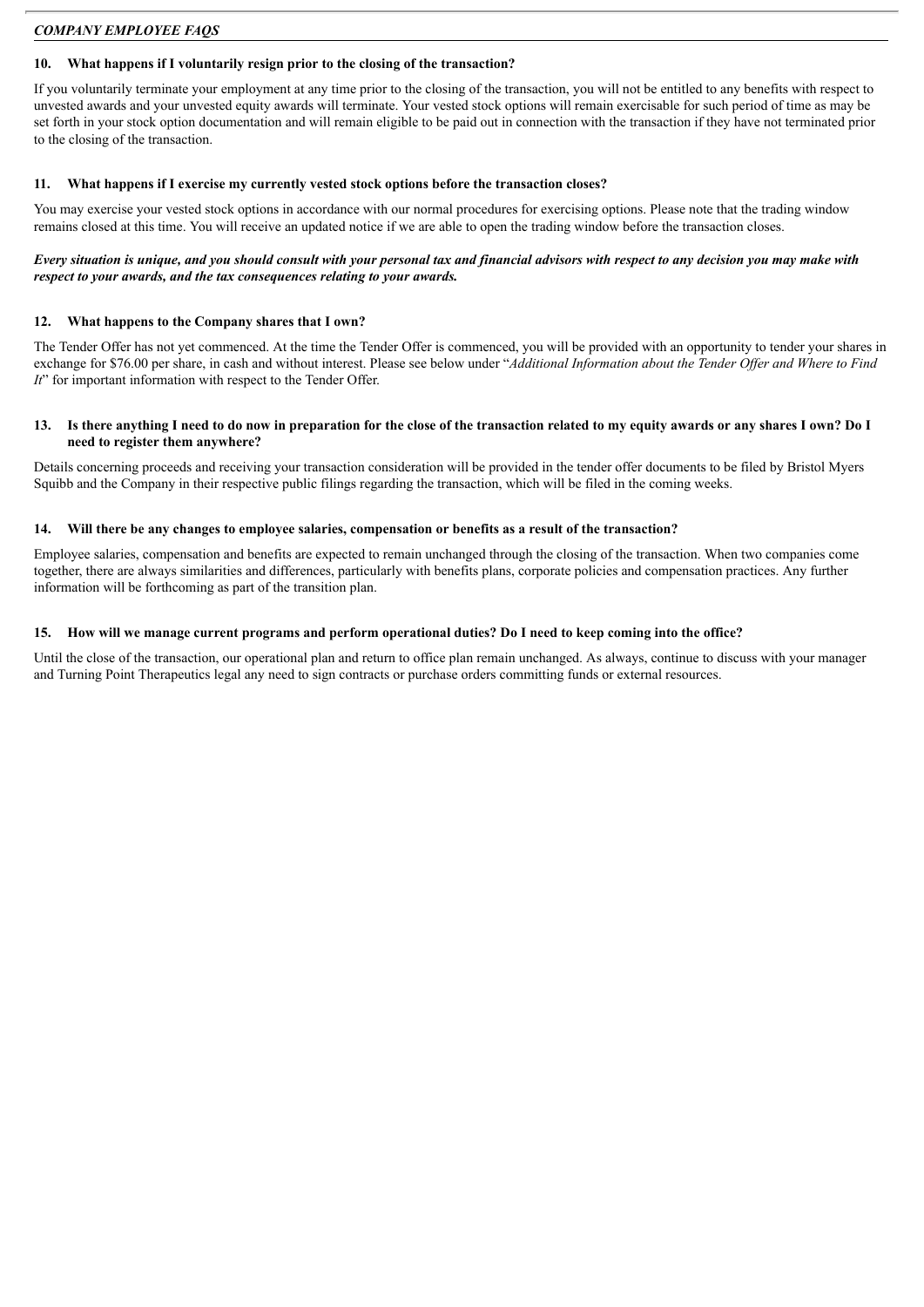#### 16. Will any changes be made to previously scheduled company events, business travel, in-person meetings, etc.? Will we continue with the **build for the new Callan Ridge facility?**

Until the transaction closes, the Company will continue to operate our business in the ordinary course, including with respect to the Callan Ridge facility improvements and previously scheduled corporate events. You should continue to perform your job as you normally would, which includes keeping meetings and traveling as scheduled, unless you are instructed to do otherwise.

# 17. Will there be a transition team? How will the transition plan be communicated to us? When will we know of any changes in staffing as a **result of the transaction?**

The transaction has only just recently been announced and many decisions have yet to be made. We will continue to operate as an independent company through closing and do not expect significant changes to reporting lines or management structures during that time period. Over the coming weeks, the management teams of Turning Point Therapeutics and Bristol Myers Squibb will work together to determine how best to bring our companies together and capitalize on the strengths and talent across each organization. Turning Point Therapeutics will be organizing a transition team to help answer employee questions, communicate updates and assist our employees with transition questions or activities prior to the close.

# **18. What should I do if I'm contacted by third parties about the transaction?**

Should you be contacted by members of the media or financial community or other third parties regarding this transaction, please refer all inquiries directly to Adam Levy at adam.levy@tptherapeutics.com.

# **19. What information can I share with Bristol Myers Squibb's employees while the transaction is pending?**

Outside of formal integration planning teams, employees at Turning Point Therapeutics and Bristol Myers Squibb should not be sharing confidential information or coordinating with employees at Bristol Myers Squibb relating to the companies' respective businesses, R&D activities, etc.

# **20. If I have additional questions, who can I ask?**

For any benefits related questions, please ask Heather Adams. We realize that you may have many questions over the coming weeks. We will communicate new information when it becomes available and will provide answers to questions as soon as possible after decisions are made.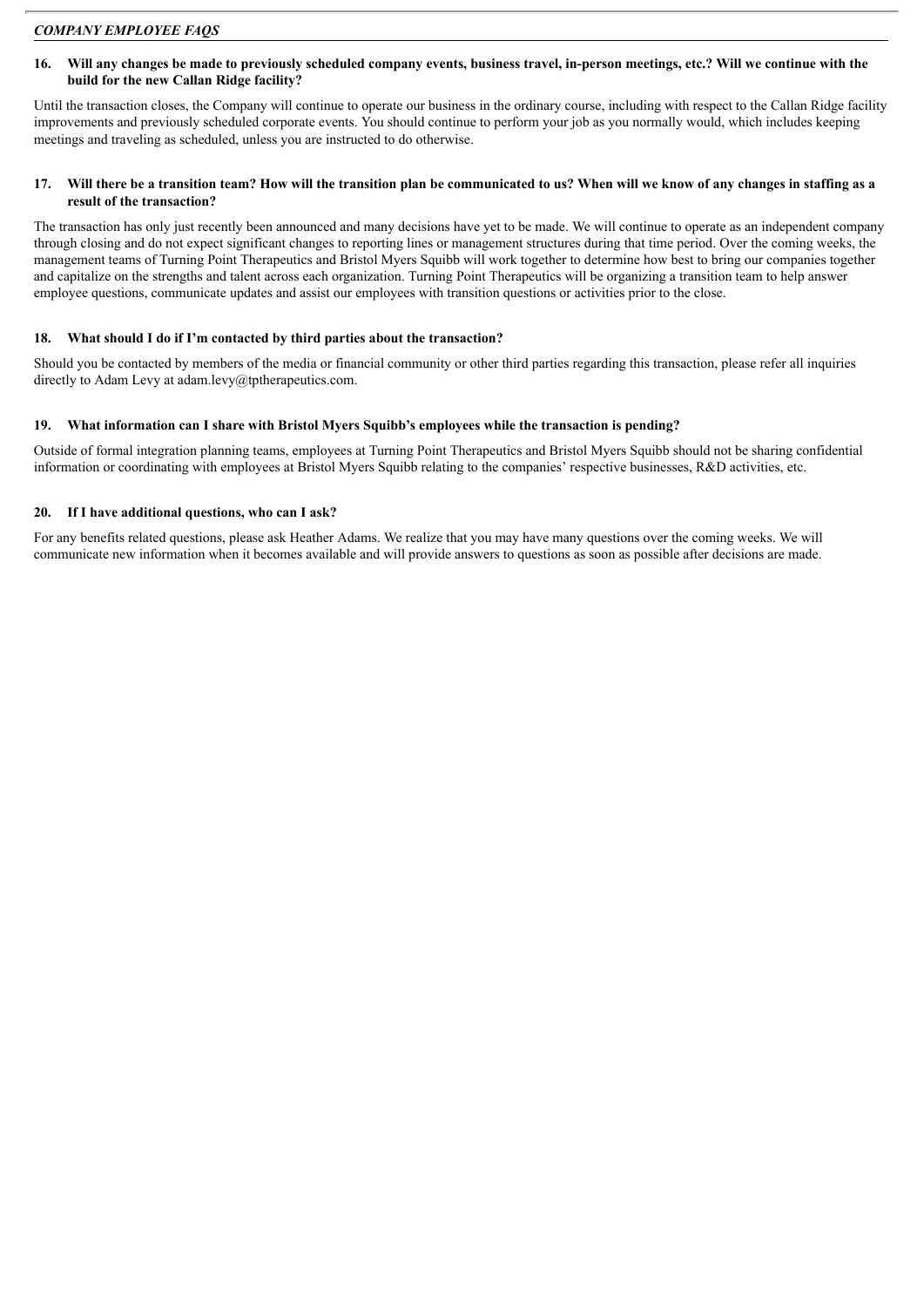# **Important Information about the Tender Offer**

The tender offer referenced in this communication has not yet commenced. This communication is for information purposes only and is neither an offer to buy nor a solicitation of an offer to sell any securities of Turning Point Therapeutics, nor is it a substitute for the tender offer materials that Rhumba Merger Sub Inc. will file with the SEC upon commencement of the tender offer. The solicitation of an offer to sell and the offer to buy shares of Turning Point Therapeutics' common stock will only be made pursuant to a tender offer statement on Schedule TO, including an offer to purchase, a letter of transmittal and other related materials that Rhumba Merger Sub Inc., a wholly owned subsidiary of Bristol Myers Squibb, intends to file with the Securities and Exchange Commission (the "SEC"). In addition, Turning Point Therapeutics will file with the SEC a Solicitation/Recommendation Statement on Schedule 14D-9 with respect to the tender offer.

Turning Point Therapeutics stockholders and investors are strongly advised to read these documents when they become available, including the Solicitation/Recommendation Statement of Turning Point Therapeutics on Schedule 14D-9 and any amendments or supplements thereto, as well as any other documents relating to the tender offer and the merger that are filed with the SEC, carefully and in their entirety prior to making any decisions with respect to whether to tender their shares into the tender offer because they contain important information, including **the terms and conditions of the tender offer.**

Once filed, investors will be able to obtain the tender statement on Schedule TO, the offer to purchase, the Solicitation/Recommendation Statement of Turning Point Therapeutics on Schedule 14D-9 and related offer materials with respect to the tender offer and the merger, free of charge at the SEC's website at www.sec.gov or from the information agent that will be named in the tender offer materials. Investors may also obtain, at no charge, the documents filed with or furnished to the SEC by Turning Point Therapeutics under the "Investors" section of Turning Point Therapeutics' website at tptherapeutics.com.

# **Cautionary Statement Regarding Forward-Looking Statements**

Certain statements either contained in or incorporated by reference into this document, other than purely historical information, including statements relating to the acquisition of the Company by BMS and any statements relating to the Company's business and expected operating results, and the assumptions upon which those statements are based, are "forward-looking statements." These forward-looking statements generally include statements that are predictive in nature and depend upon or refer to future events or conditions, and include words such as "believes," "plans," "anticipates," "projects," "estimates," "expects," "intends," "strategy," "future," "opportunity," "may," "will," "should," "could," "potential," or similar expressions. Such forward-looking statements include those relating to the ability to complete and the timing of completion of the transactions contemplated by the Agreement and Plan of Merger dated as of June 2, 2022 by and among the Company, Rhumba Merger Sub Inc., and Bristol Myers Squibb (the "Merger Agreement") including the parties' ability to satisfy the conditions to the consummation of the tender offer and the other conditions set forth in the Merger Agreement and the possibility of any termination of the Merger Agreement. The forward-looking statements contained in this document are based on current expectations and assumptions that are subject to risks and uncertainties which may cause actual results to differ materially from the forward-looking statements. Actual results may differ materially from current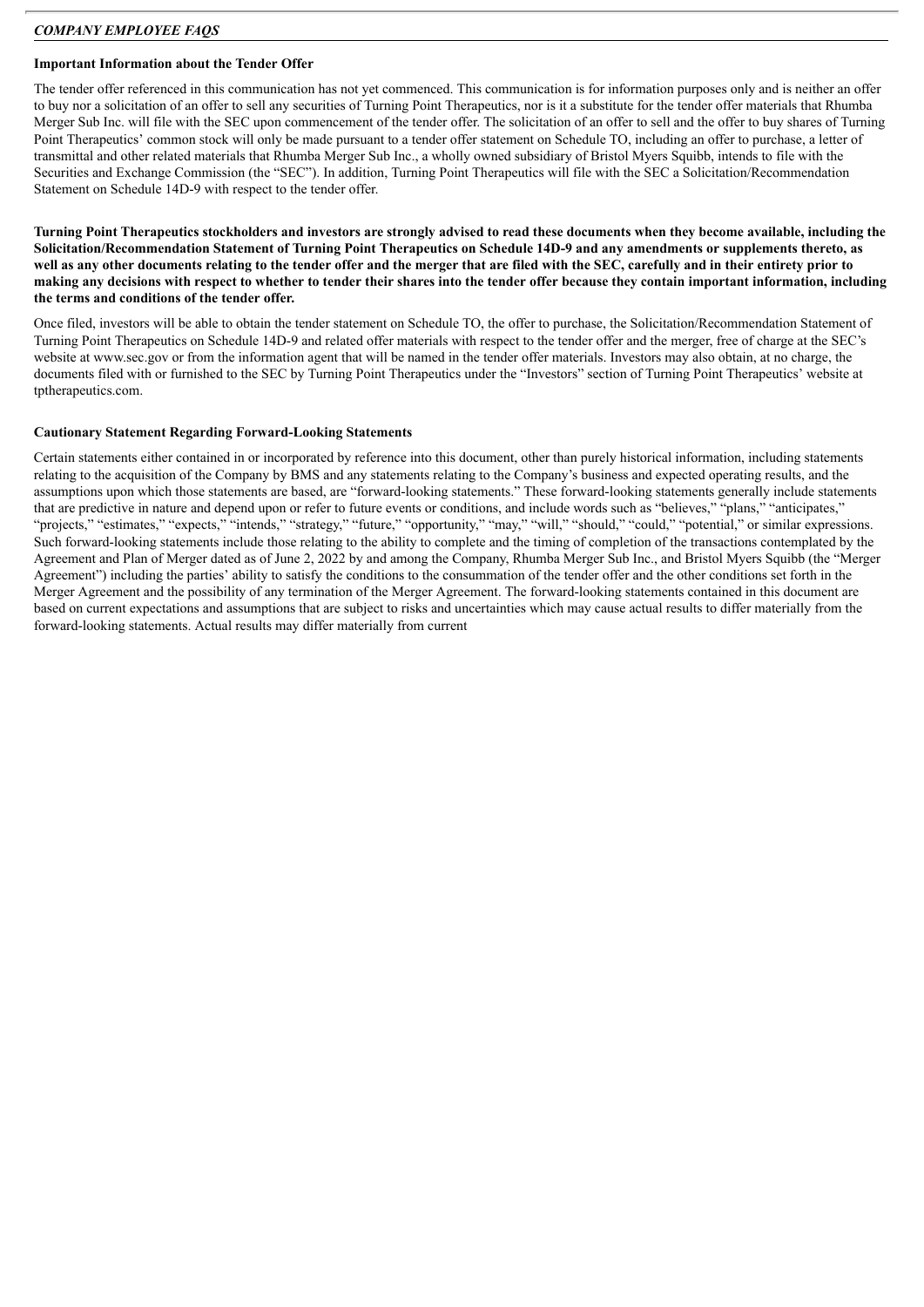expectations because of numerous risks and uncertainties including with respect to the timing of the tender offer and the subsequent merger; the number of shares of the Company's common stock that will be tendered in the tender offer; legal proceedings that may be instituted related to the Merger Agreement; any competing offers or acquisition proposals; the possibility that various conditions to the consummation of the offer or the merger may not be satisfied or waived, including that a governmental entity may prohibit, delay or refuse to grant approval for the consummation of the offer or the merger; and the effects of disruption from the transactions of the Company's business and the fact that the announcement and pendency of the transactions may make it more difficult to establish or maintain relationships with employees and business partners. The risks and uncertainties may be amplified by the COVID-19 pandemic, which has caused significant economic uncertainty. The extent to which the COVID-19 pandemic impacts the Company's businesses, operations, and financial results, including the duration and magnitude of such effects, will depend on numerous factors, which are unpredictable, including, but not limited to, the duration and spread of the outbreak, its severity, the actions to contain the virus or treat its impact, and how quickly and to what extent normal economic and operating conditions can resume. The foregoing factors should be read in conjunction with the risks and cautionary statements discussed or identified in the Company's public filings with the SEC from time to time, including the Company's most recent Annual Report on Form 10-K for the year ended December 31, 2021 and Quarterly Reports on Form 10-Q. The Company's stockholders and investors are cautioned not to unduly rely on these forward-looking statements. The forward-looking statements speak only as of the date hereof and, other than as required by applicable law, the Company expressly disclaims any intent or obligation to update or revise publicly these forward-looking information or statements.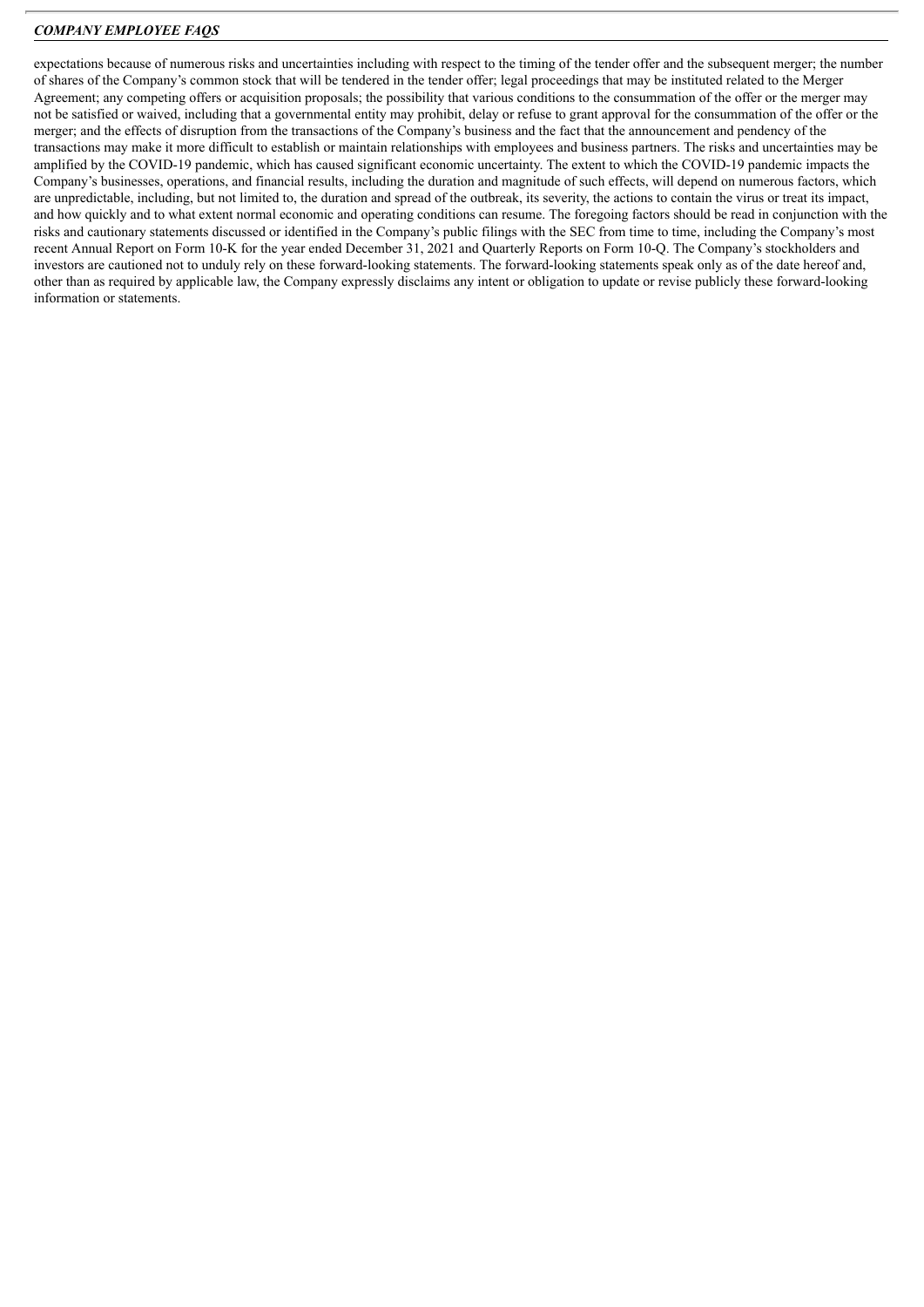# *Investor Questions and Answers*

# <span id="page-10-0"></span>**1. What role will your executive team have after the merger?**

Bristol Myers Squibb views our team as a key strength. We will provide more details on these matters as we proceed toward closing.

# 2. When did discussions between Bristol Myers Squibb and Turning Point Therapeutics begin? How long did this process take?

Please refer to our 14d-9, when available.

# **3. When will the tender offer be commenced?**

By no later than June 20, 2022, Bristol Myers Squibb will commence a tender offer to acquire all of the outstanding shares of Turning Point Therapeutics' common stock at a price of \$76.00 per share in cash.

Upon the satisfaction or waiver of certain conditions and following completion of the tender offer, Bristol Myers Squibb will as soon as possible thereafter acquire all remaining shares not tendered in the offer through a second-step merger at the tender offer price.

The consummation of the tender offer is subject to various conditions, including a minimum tender condition of a majority of outstanding Turning Point Therapeutics shares on a fully diluted basis, the expiration or termination of the waiting period under the Hart Scott Rodino Act, and other customary conditions.

# 4. When will you file with the Federal Trade Commission for Hart Scott Rodino? When do you expect clearance? Do you anticipate any **significant pushback on HSR?**

Further details will be available in our 14d-9, when available.

# **5. When do you expect to file the Schedule 14-D forms?**

The tender offer documents will be filed as promptly as practicable but no later than June 20, 2022.

# **6. When do you expect the transaction to close?**

We expect to close the transaction in the third quarter of 2022, subject to regulatory approvals and the satisfaction or waiver of other customary closing conditions.

# **Investor Messages:**

- **\$76 per share all cash offer, representing an equity value of \$4.1 billion.**
- Transaction expected to close in Q3 2022, subject to the satisfaction or waiver of customary closing conditions, including receipt of **regulatory clearance.**
- Turning Point Therapeutics' management and Board of Directors engaged in a careful and thorough process and determined that **this transaction with Bristol Myers Squibb maximizes value for our stockholders.**
- The combination of Turning Point Therapeutics with a larger global organization expands the potential of our novel therapies and **clinical pipeline to reach more patients globally.**
- We have significant momentum across our clinical development and drug discovery programs and this is an affirmation of the **meaningful value we have created.**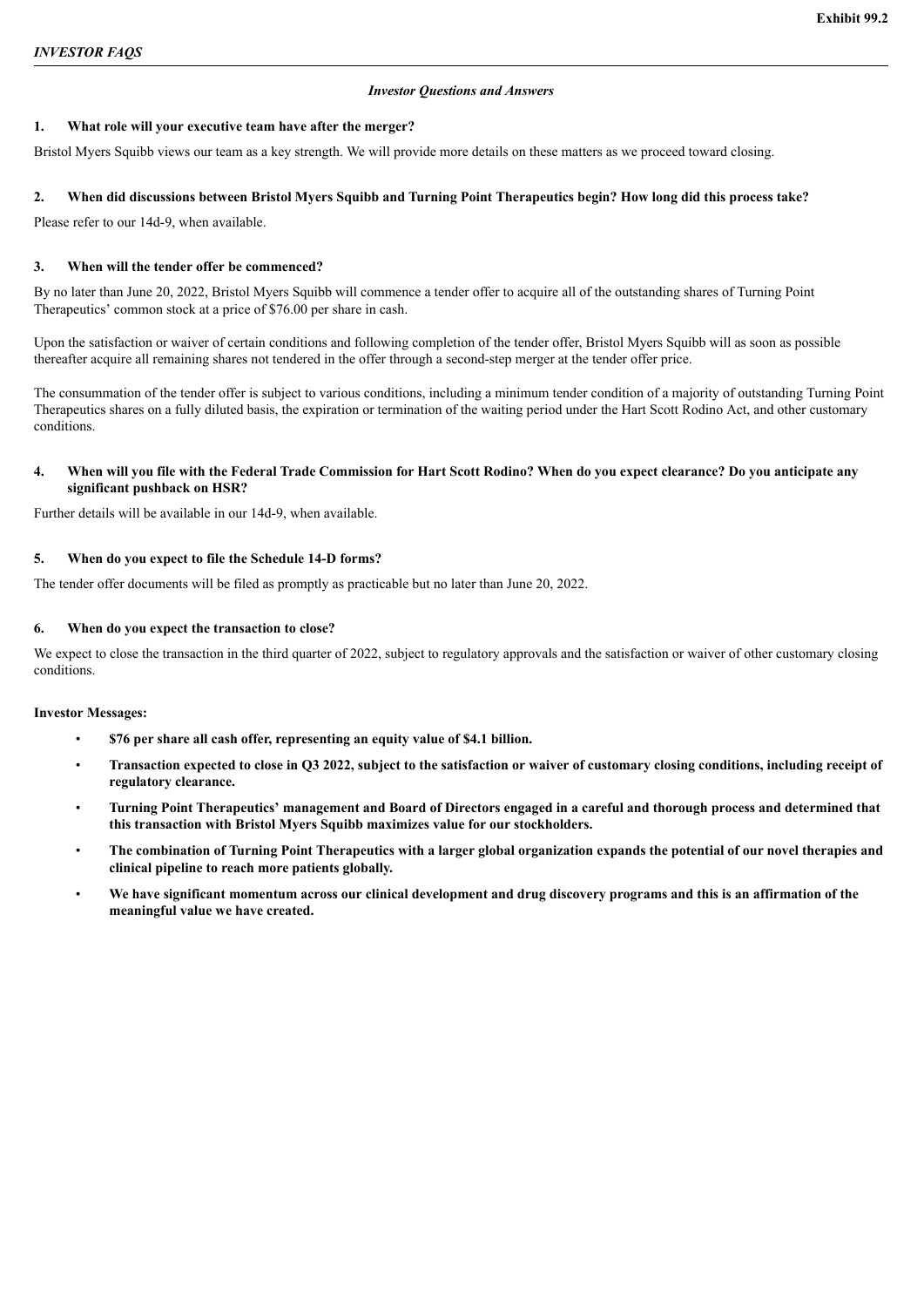# *INVESTOR FAQS*

#### **Additional Information about the Tender Offer and Where to Find It**

The tender offer referenced in this communication has not yet commenced. This communication is for information purposes only and is neither an offer to buy nor a solicitation of an offer to sell any securities of Turning Point Therapeutics, nor is it a substitute for the tender offer materials that Rhumba Merger Sub Inc. will file with the SEC upon commencement of the tender offer. The solicitation of an offer to sell and the offer to buy shares of Turning Point Therapeutics' common stock will only be made pursuant to a tender offer statement on Schedule TO, including an offer to purchase, a letter of transmittal and other related materials that Rhumba Merger Sub Inc., a wholly owned subsidiary of Bristol Myers Squibb, intends to file with the Securities and Exchange Commission (the "SEC"). In addition, Turning Point Therapeutics will file with the SEC a Solicitation/Recommendation Statement on Schedule 14D-9 with respect to the tender offer.

Turning Point Therapeutics stockholders and investors are strongly advised to read these documents when they become available, including the Solicitation/Recommendation Statement of Turning Point Therapeutics on Schedule 14D-9 and any amendments or supplements thereto, as well as any other documents relating to the tender offer and the merger that are filed with the SEC, carefully and in their entirety prior to making any decisions with respect to whether to tender their shares into the tender offer because they contain important information, including **the terms and conditions of the tender offer.**

Once filed, investors will be able to obtain the tender statement on Schedule TO, the offer to purchase, the Solicitation/Recommendation Statement of Turning Point Therapeutics on Schedule 14D-9 and related offer materials with respect to the tender offer and the merger, free of charge at the SEC's website at www.sec.gov or from the information agent that will be named in the tender offer materials. Investors may also obtain, at no charge, the documents filed with or furnished to the SEC by Turning Point Therapeutics under the "*Investors*" section of Turning Point Therapeutics' website at tptherapeutics.com

# **Cautionary Statement Regarding Forward-Looking Statements**

Certain statements either contained in or incorporated by reference into this document, other than purely historical information, including statements relating to the acquisition of the Company by Parent and any statements relating to the Company's business and expected operating results, and the assumptions upon which those statements are based, are "forward-looking statements." These forward-looking statements generally include statements that are predictive in nature and depend upon or refer to future events or conditions, and include words such as "believes," "plans," "anticipates," "projects," "estimates," "expects," "intends," "strategy," "future," "opportunity," "may," "will," "should," "could," "potential," or similar expressions. Such forward-looking statements include those relating to the ability to complete and the timing of completion of the transactions contemplated by the Agreement and Plan of Merger dated as of June 2, 2022 by and among the Company, Purchaser, and Parent (the "Merger Agreement") including the parties' ability to satisfy the conditions to the consummation of the tender offer and the other conditions set forth in the Merger Agreement and the possibility of any termination of the Merger Agreement. The forward-looking statements contained in this document are based on current expectations and assumptions that are subject to risks and uncertainties which may cause actual results to differ materially from the forward-looking statements. Actual results may differ materially from current expectations because of numerous risks and uncertainties including with respect to the timing of the tender offer and the subsequent merger; the number of shares of the Company's common stock that will be tendered in the tender offer; legal proceedings that may be instituted related to the Merger Agreement; any competing offers or acquisition proposals; the possibility that various conditions to the consummation of the offer or the merger may not be satisfied or waived, including that a governmental entity may prohibit, delay or refuse to grant approval for the consummation of the offer or the merger; and the effects of disruption from the transactions of the Company's business and the fact that the announcement and pendency of the transactions may make it more difficult to establish or maintain relationships with employees and business partners. The risks and uncertainties may be amplified by the COVID-19 pandemic, which has caused significant economic uncertainty. The extent to which the COVID-19 pandemic impacts the Company's businesses, operations, and financial results, including the duration and magnitude of such effects, will depend on numerous factors, which are unpredictable, including, but not limited to, the duration and spread of the outbreak, its severity, the actions to contain the virus or treat its impact, and how quickly and to what extent normal economic and operating conditions can resume. The foregoing factors should be read in conjunction with the risks and cautionary statements discussed or identified in the Company's public filings with the SEC from time to time, including the Company's most recent Annual Report on Form 10-K for the year ended December 31, 2021 and Quarterly Reports on Form 10-Q. The Company's stockholders and investors are cautioned not to unduly rely on these forward-looking statements. The forwardlooking statements speak only as of the date hereof and, other than as required by applicable law, the Company expressly disclaims any intent or obligation to update or revise publicly these forward-looking information or statements.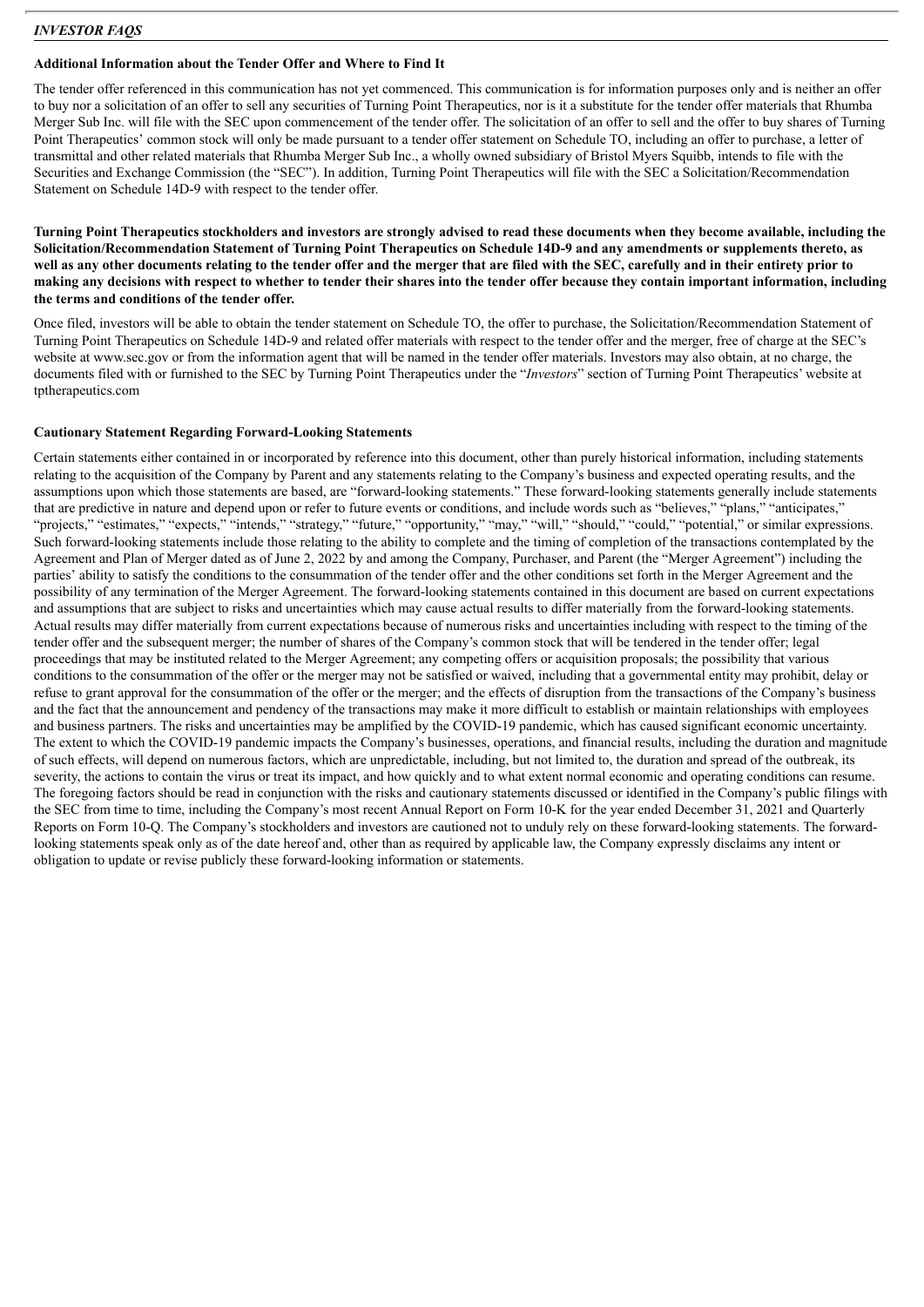#### <span id="page-12-0"></span>Dear Turning Point team:

Today is a significant day for Turning Point Therapeutics. A few minutes ago, we announced that Bristol Myers Squibb intends to acquire our company for approximately \$4.1 billion, or \$76.00 per share. Bristol Myers Squibb's offer is a testament to the value you have all created through your unrelenting dedication and commitment to our company and to the patients we serve, as well as the tremendous potential our clinical and preclinical therapies and development candidates have for people living with cancer. A copy of the press release announcing the transaction can be found here.

We believe that this is the ideal next step and best path forward to continue to achieve our vision to be a leader in precision oncology. Bristol Myers Squibb is a recognized oncology leader and we are confident in their ability to deliver on our pipeline. The transaction will allow us to leverage their scale, resources and capabilities.

In terms of next steps, we expect the transaction to close in the third quarter of 2022, subject to satisfaction of customary conditions and regulatory approvals. In the interim, while we will work with Bristol Myers Squibb on certain high-level transition planning matters, Turning Point Therapeutics will continue to operate independently, and we will continue to stay focused on our daily responsibilities and business as usual. As such, today's announcement will not impact our day-to-day activities, and it's imperative that we all remain focused on our commitments with respect to our clinical development activities and the ongoing work to further our discovery pipeline for the benefit of patients.

As you can imagine, this announcement is likely to generate increased amounts of inquiries regarding our company and the proposed transaction. Since it is important that we speak with one voice, please forward all investor or media calls related to this transaction to Adam Levy, SVP, Investor Relations at adam.levy@tptherapeutics.com.

As always, I want to thank you for your continued commitment to achieving our vision here at Turning Point Therapeutics. Our unwavering commitment to developing novel targeted therapies to address unmet medical needs is what has made this tremendous opportunity possible.

We will hold a company-wide meeting this morning at 8:30 a.m. PT to share some additional details with you surrounding the transaction. I expect that you have a lot of questions, and although we do not yet have all of the answers in place, we will provide you with as much information as we can. To further that goal, we have prepared a document addressing what we anticipate will be frequently asked questions, which is attached to this email. Thank you for your continued commitment and dedication to Turning Point Therapeutics.

With gratitude,

Athena

# **Important Information about the Tender Offer**

The tender offer referenced in this communication has not yet commenced. This communication is for information purposes only and is neither an offer to buy nor a solicitation of an offer to sell any securities of Turning Point Therapeutics, nor is it a substitute for the tender offer materials that Rhumba Merger Sub Inc. will file with the SEC upon commencement of the tender offer. The solicitation of an offer to sell and the offer to buy shares of Turning Point Therapeutics' common stock will only be made pursuant to a tender offer statement on Schedule TO, including an offer to purchase, a letter of transmittal and other related materials that Rhumba Merger Sub Inc., a wholly owned subsidiary of Bristol Myers Squibb, intends to file with the Securities and Exchange Commission (the "SEC"). In addition, Turning Point Therapeutics will file with the SEC a Solicitation/Recommendation Statement on Schedule 14D-9 with respect to the tender offer.